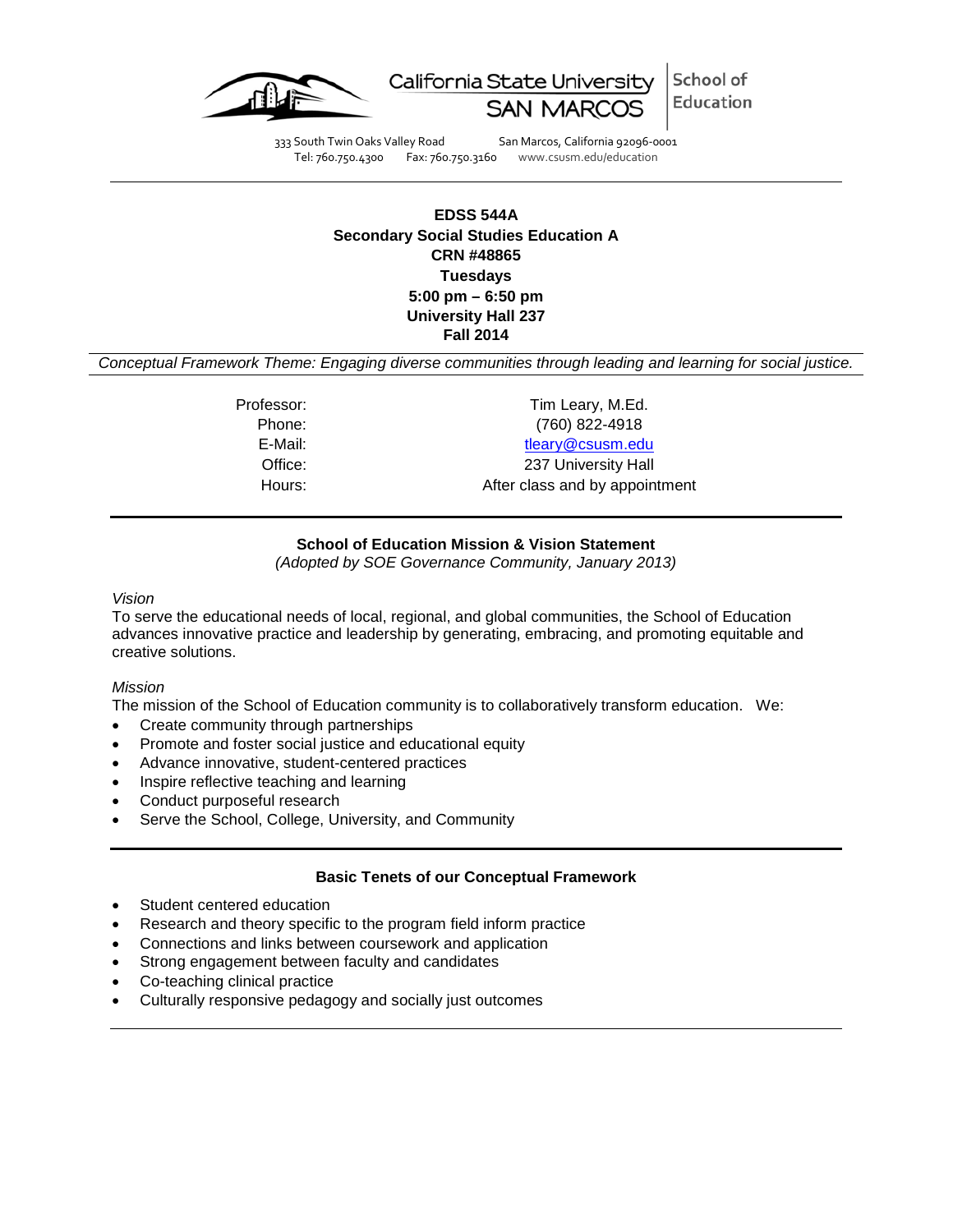# **Table of Contents**

# **MESSAGES FOR SUCCESSFUL TEACHING**

<span id="page-1-0"></span>**This is a rigorous program and profession and you are fortunate to be here. Take pride in being part of the program you chose and realize that you represent CSUSM and the teaching profession at all times.**

### **ATTITUDE IS EVERYTHING! Guiding principles:**

**1. All Students Can Learn.**

Teachers are responsible for the learning outcomes of every child. Tell your students you believe in them.

**2. Relationships are the Key to Success. Reputation is Everything. Perception is Reality. This is a year- long interview.**

Be a good colleague. Everyone you encounter may be your unofficial letters of recommendation. Social and Cooperative Skills are needed with students, colleagues, administrators, families and the community. The education community is very small. You never know who knows whom, or who can help you get your ideal teaching position. Candidates who do not understand this earlyon may encounter barriers to getting hired. What you do EVERY day matters!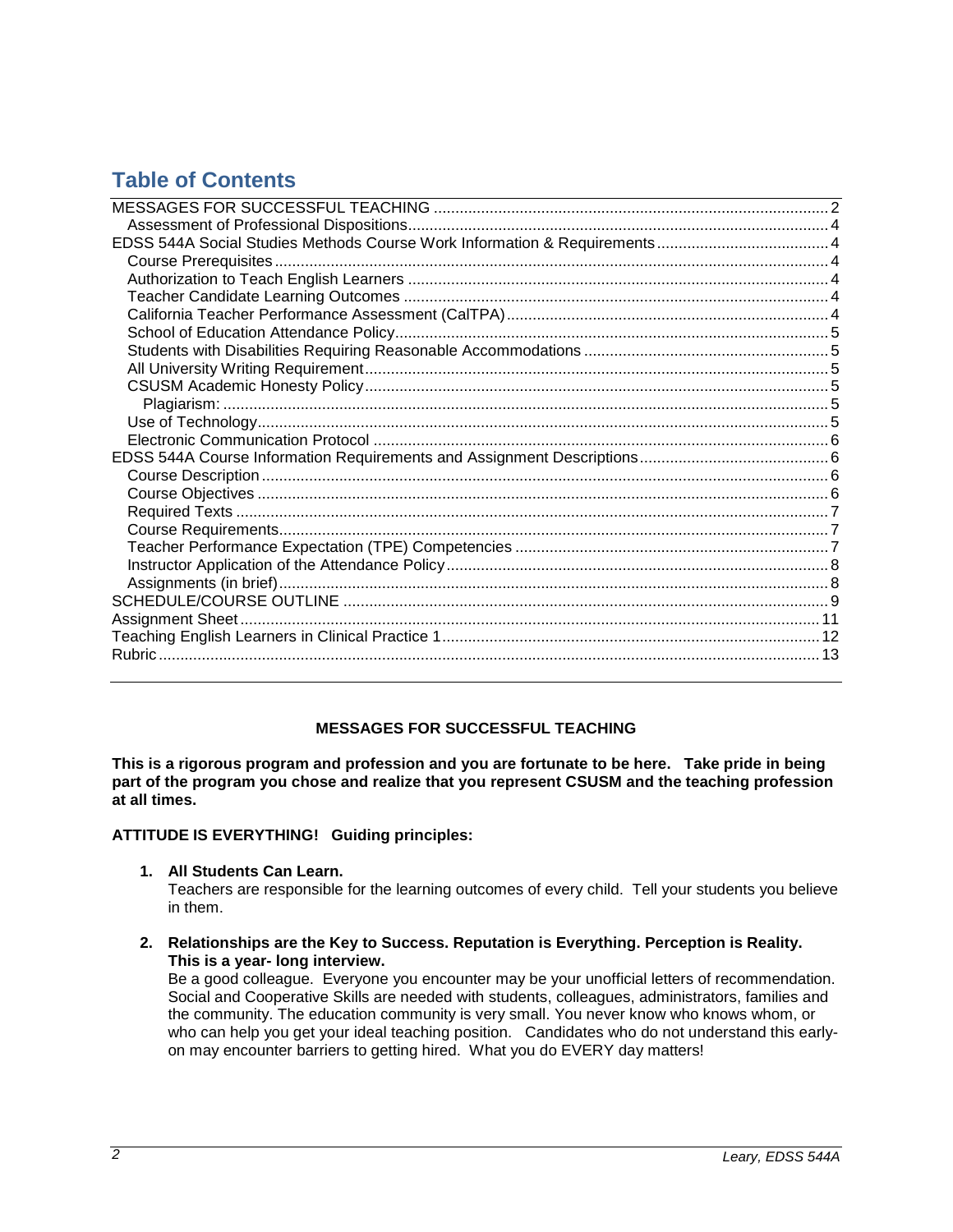### **3. It's not about you, it is all about your students.**

Learn who your students are, what they value, how they learn and how they feel validated and motivated to learn. Differentiate content, process and product based on each student's readiness learning profile and interests. Be respectful.

### **4. Ensure social justice and equity.**

Teaching is a political act. Effective teachers are change agents. Supporting the status quo is supporting failure. Remember, you cannot change systems with the same practices and processes that were used to create them.

### **5. Listen and learn.**

Pay attention to classroom and workplace discussion protocols. Listen and learn the culture of your school and the community context. Be respectful to your Cooperating Teacher, On-site Liaison and University Supervisor - they are your on-site support team!! Benefit from their expertise and experience. Learn the culture and the politics and develop a positive reputation to position yourself to transform education. At school meetings find ways to confirm and support, not challenge.

### **THE DAY TO DAY**……

### **6. If You Fail to Plan, You Plan to Fail. Be Prepared. Be reflective.**

You are expected to have a lesson plan for each and every day you teach. Evidence of learning should be monitored continuously and in a variety of ways. Reflect on what worked and what didn't work every period.

**7. Engaging Lessons/Activities and Your Positive Attitude Are The Best Management Approach. (refer to #1)**

"Idle hands are the devil's tools" (Chaucer's 'Tale of Melibee', c. 1386). If idleness is the root of mischief, then educators need to make sure they design engaging activities that take into account students' readiness levels, learning profiles and interests. If a lesson challenges students then they will not find ways to challenge you.

### **8. Do The Work. Step it Up. Try. Actions and Non-Actions Speak. Be present.**

You have to do the work. Push yourself to do your best. Be mindful of your actions, because they speak more than your words. Colleagues and students will judge you on what you do and do not do. A lack of action may reflect poorly on your effectiveness. Colleagues and students will look for evidence of your effectiveness. A lack of evidence can be perceived as failure. If you observe a problem and do not act, you are sending the message that that action is approved.

### **AND FINALLY…..**

### **9. Be Flexible.**

Be open to and enthusiastic for learning (Disposition 6 & 8).

### **10. Enjoy the Experience.**

<span id="page-2-0"></span>Enjoy the developmental process. Have fun with the students. This profession can be life affirming.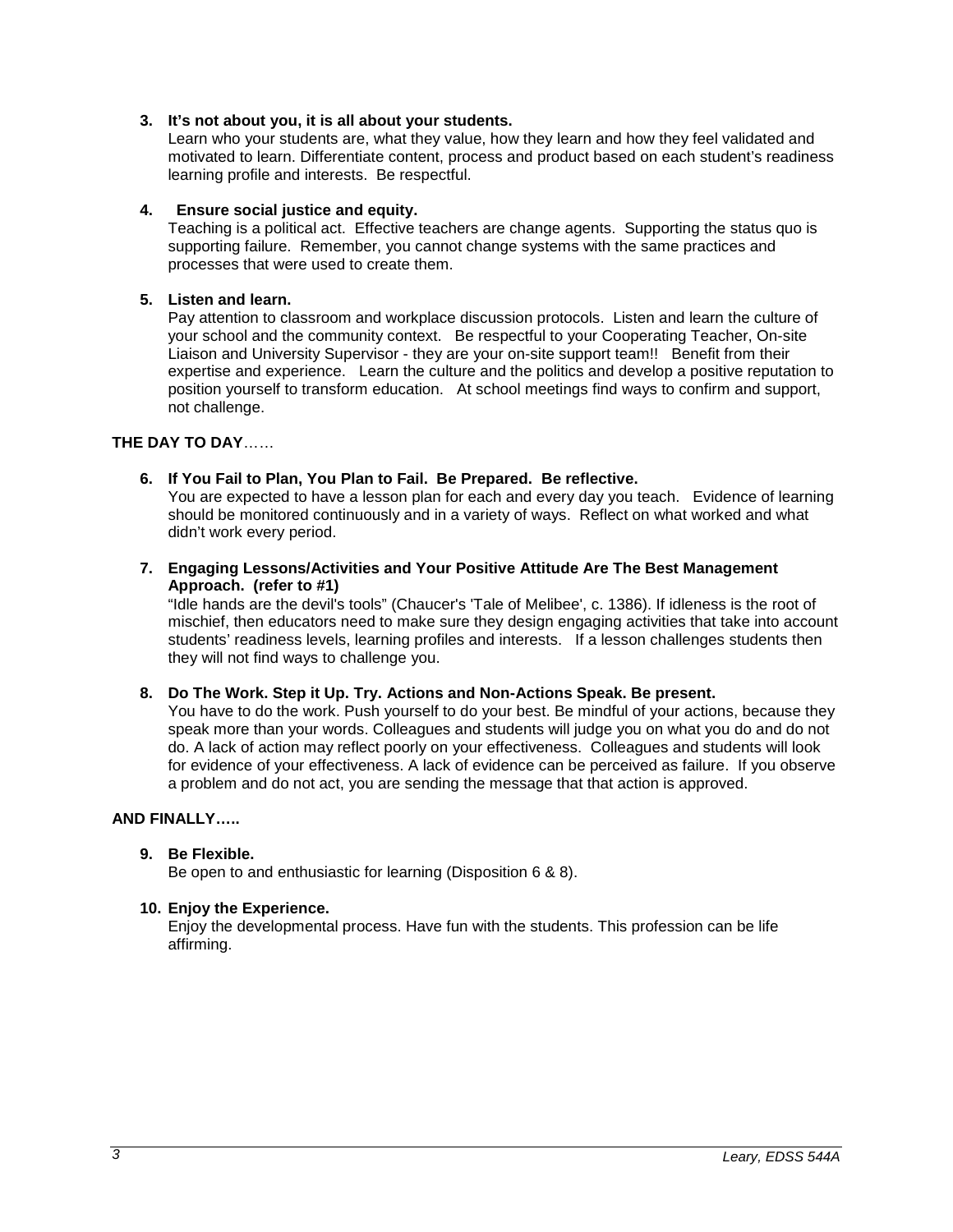### **Assessment of Professional Dispositions**

Assessing a candidate's dispositions within a professional preparation program is recognition that teaching and working with learners of all ages requires not only specific content knowledge and pedagogical skills, but positive attitudes about multiple dimensions of the profession. The School of Education has identified six dispositions – social justice and equity, collaboration, critical thinking, professional ethics, reflective teaching and learning, and life-long learning—and developed an assessment rubric. For each dispositional element, there are three levels of performance - *unacceptable*, *initial target*, and *advanced target*. The description and rubric for the three levels of performance offer measurable behaviors and examples.

The assessment is designed to provide candidates with ongoing feedback for their growth in professional dispositions and includes a self-assessment by the candidate. The dispositions and rubric are presented, explained and assessed in one or more designated courses in each program as well as in clinical practice. Based upon assessment feedback candidates will compose a reflection that becomes part of the candidate's Teaching Performance Expectation portfolio. Candidates are expected to meet the level of *initial target* during the program.

# <span id="page-3-0"></span>**EDSS 544A SOCIAL STUDIES METHODS COURSE WORK INFORMATION & REQUIREMENTS**

### **Course Prerequisites**

<span id="page-3-1"></span>Admission to the Single Subject Program, EDUC 350, EDUC 364, & EDUC 422

### **Authorization to Teach English Learners**

<span id="page-3-2"></span>This credential program has been specifically designed to prepare teachers for the diversity of languages often encountered in California public school classrooms. The authorization to teach English learners is met through the infusion of content and experiences within the credential program, as well as additional coursework. Teacher candidates successfully completing this program receive a credential with authorization to teach English learners. *(Approved by CCTC in SB 2042 Program Standards, August 02.)*

### **Teacher Candidate Learning Outcomes**

<span id="page-3-3"></span>Teacher Candidates will be required to complete a Teaching Performance Assessment, show proof of Teacher Performance Expectations and complete critical assessment tasks- specific assignments for this course. It is the teacher candidates responsibility to understand expectations and complete assignments by stated due dates.

# **California Teacher Performance Assessment (CalTPA)**

<span id="page-3-4"></span>Beginning July 1, 2008 all California credential candidates must successfully complete a state-approved system of teacher performance assessment (TPA), to be embedded in the credential program of preparation. At CSUSM this assessment system is called the CalTPA or the TPA for short.

To assist your successful completion of the TPA, a series of informational seminars are offered over the course of the program. TPA related questions and logistical concerns are to be addressed during the seminars. Your attendance to TPA seminars will greatly contribute to your success on the assessment.

Additionally, SOE classes use common pedagogical language, lesson plans (lesson designs), and unit plans (unit designs) in order to support and ensure your success on the TPA and more importantly in your credential program.

The CalTPA Candidate Handbook, TPA seminar schedule, and other TPA support materials can be found on the SOE website:<http://www.csusm.edu/education/CalTPA/ProgramMaterialsTPA.html>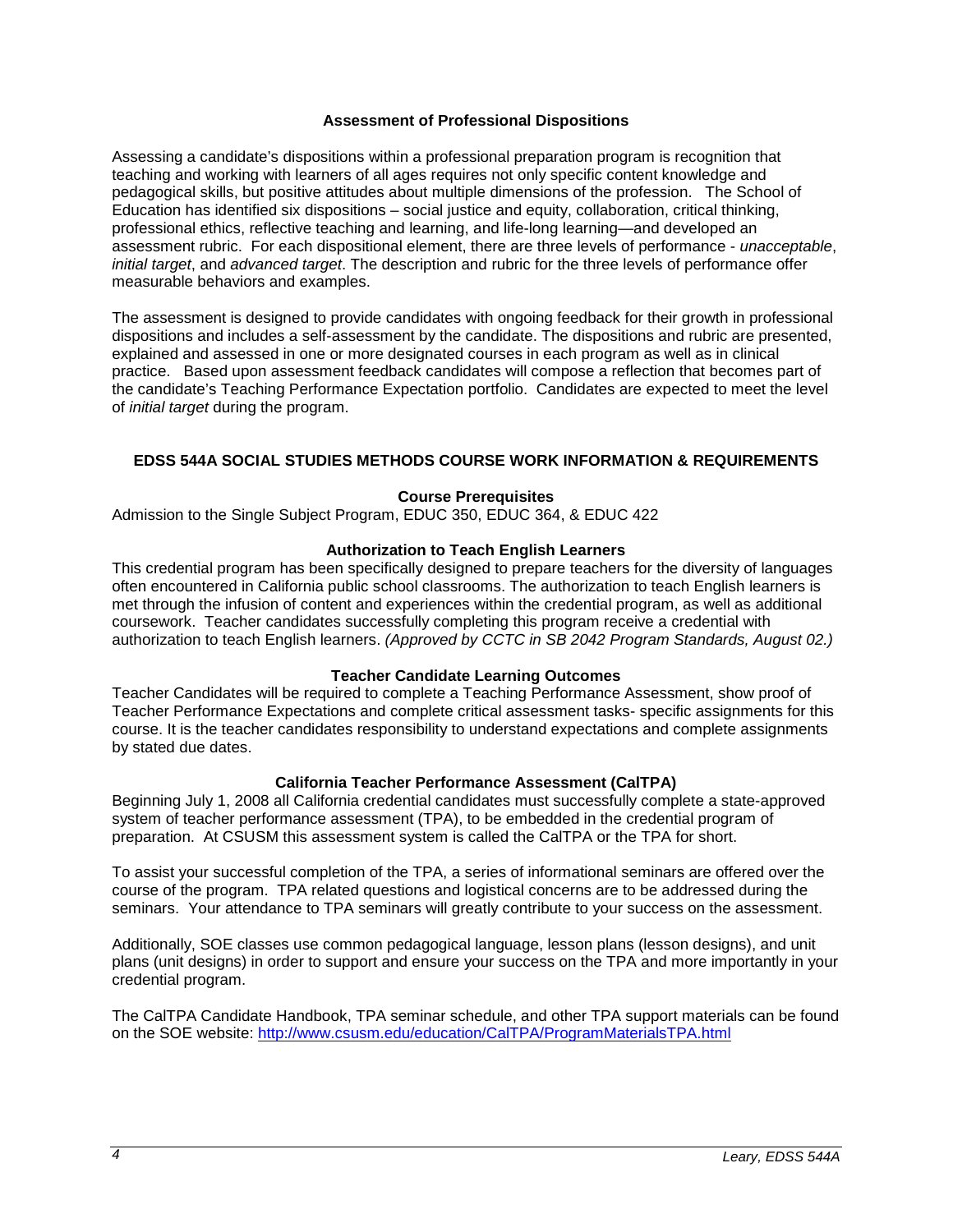Task 1: Principles of Context-Specific and Developmentally Appropriate Pedagogy

- Case Study 1: Developmentally appropriate pedagogy
- Case Study 2: Assessment practices

<span id="page-4-0"></span>•

- Case Study 3: Adaptation of content-specific pedagogy for English Learners, and
- Case Study 4: Adaptation of content-specific pedagogy for students with special needs.

# **School of Education Attendance Policy**

Due to the dynamic and interactive nature of courses in the School of Education, all teacher candidates are expected to attend all classes and participate actively. At a minimum, a teacher candidate must attend more than 80% of class time, or s/he will not receive a passing grade for the course. Should the teacher candidate have extenuating circumstances, s/he should contact the instructor as soon as possible. *(Adopted by the COE Governance Community, December, 1997.)*

# **Students with Disabilities Requiring Reasonable Accommodations**

<span id="page-4-1"></span>Candidates with disabilities who require reasonable accommodations must be approved for services by providing appropriate and recent documentation to the Office of Disable Student Services (DSS). This office is located in Craven Hall 4300, and can be contacted by phone at (760) 750-4905, or TTY (760) 750-4909. Candidates authorized by DSS to receive reasonable accommodations should meet with their instructor during office hours or, in order to ensure confidentiality, in a more private setting.

# **All University Writing Requirement**

<span id="page-4-2"></span>The writing requirement of 2500 words will be met through reading responses, teacher interview, strategy matrix, lesson plans and unit plan.

# **CSUSM Academic Honesty Policy**

<span id="page-4-3"></span>"Students will be expected to adhere to standards of academic honesty and integrity, as outlined in the Student Academic Honesty Policy. All written work and oral presentation assignments must be original work. All ideas/materials that are borrowed from other sources must have appropriate references to the original sources. Any quoted material should give credit to the source and be punctuated with quotation marks.

Students are responsible for honest completion of their work including examinations. There will be no tolerance for infractions. If you believe there has been an infraction by someone in the class, please bring it to the instructor's attention. The instructor reserves the right to discipline any student for academic dishonesty in accordance with the general rules and regulations of the university. Disciplinary action may include the lowering of grades and/or the assignment of a failing grade for an exam, assignment, or the class as a whole."

Incidents of Academic Dishonesty will be reported to the Dean of Students. Sanctions at the University level may include suspension or expulsion from the University.

# <span id="page-4-4"></span>**Plagiarism:**

As an educator, it is expected that each candidate will do his/her own work, and contribute equally to group projects and processes. Plagiarism or cheating is unacceptable under any circumstances. If you are in doubt about whether your work is paraphrased or plagiarized see the Plagiarism Prevention for Students website [http://library.csusm.edu/plagiarism/index.html.](http://library.csusm.edu/plagiarism/index.html) If there are questions about academic honesty, please consult the University catalog.

# **Use of Technology**

<span id="page-4-5"></span>Candidates are expected to demonstrate competency in the use of various forms of technology (i.e. word processing, electronic mail, Moodle, use of the Internet, and/or multimedia presentations). Specific requirements for course assignments with regard to technology are at the discretion of the instructor. Keep a digital copy of all assignments for use in your teaching portfolio. All assignments will be submitted online, and some will be submitted in hard copy as well. Details will be given in class.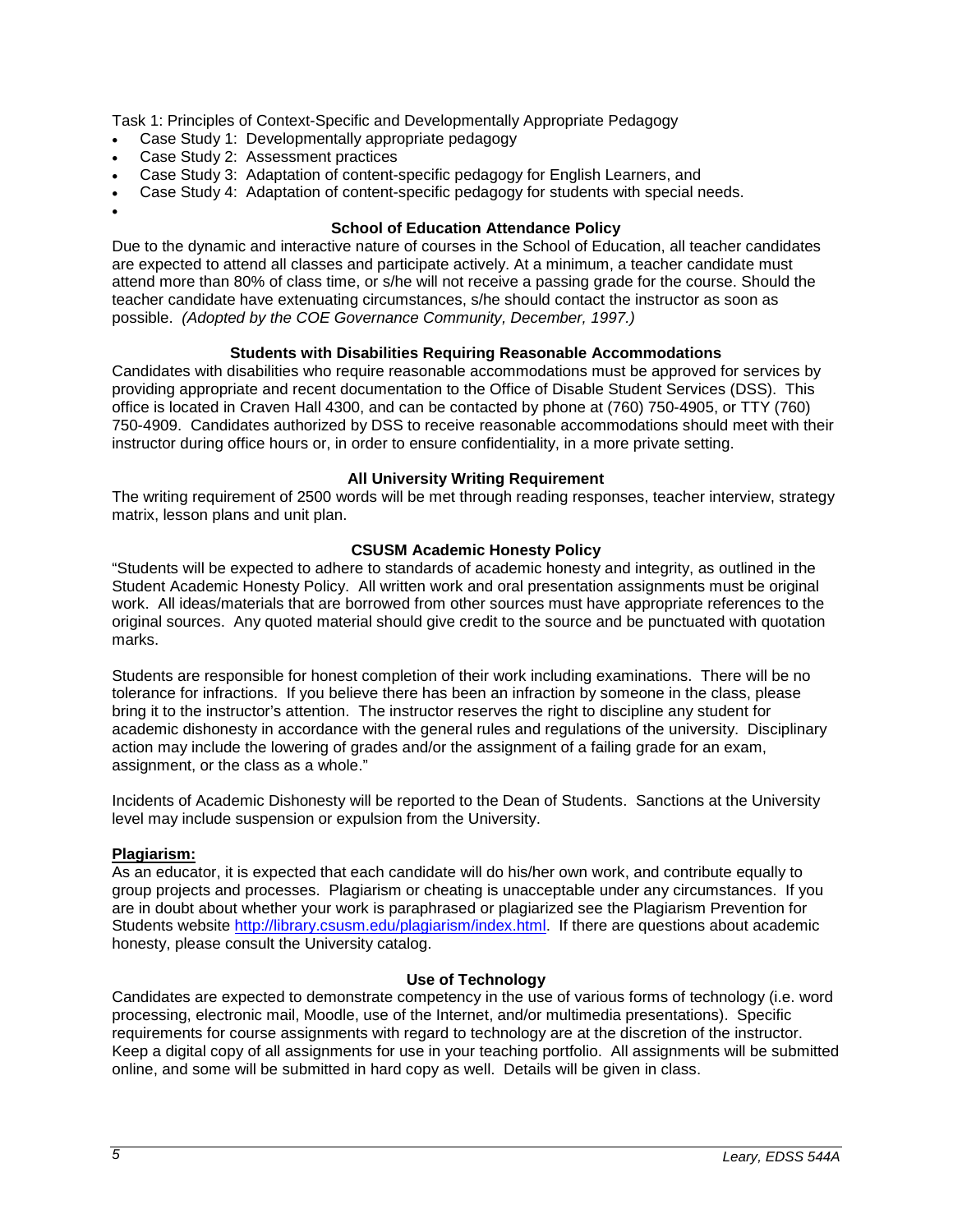### **Electronic Communication Protocol**

<span id="page-5-0"></span>Electronic correspondence is a part of your professional interactions. If you need to contact the instructor, e-mail is often the easiest way to do so. It is my intention to respond to all received e-mails in a timely manner. Please be reminded that e-mail and on-line discussions are a very specific form of communication, with their own nuances and etiquette. For instance, electronic messages sent in all upper case (or lower case) letters, major typos, or slang, often communicate more than the sender originally intended. With that said, please be mindful of all e-mail and on-line discussion messages you send to your colleagues, to faculty members in the School of Education, or to persons within the greater educational community. All electronic messages should be crafted with professionalism and care.

Things to consider:

- Would I say in person what this electronic message specifically says?
- How could this message be misconstrued?
- Does this message represent my highest self?
- Am I sending this electronic message to avoid a face-to-face conversation?

In addition, if there is ever a concern with an electronic message sent to you, please talk with the author in person in order to correct any confusion.

### <span id="page-5-1"></span>**EDSS 544A COURSE INFORMATION REQUIREMENTS AND ASSIGNMENT DESCRIPTIONS**

### **Course Description**

<span id="page-5-2"></span>Focuses on developing an understanding of theory, methodology, and assessment of Social Studies in integrated and inclusive secondary classrooms: Part A.

### **Course Objectives**

<span id="page-5-3"></span>During interrelated activities in program coursework and fieldwork, SS history/social science candidates learn and practice ways to:

- 1. state-adopted K-12 academic content standards for students in history while helping students to use history-social science analysis skills at intermediate and advanced levels;
- 2. apply social science concepts to historical issues and enrich the study of history through in-depth case studies, historical literature, and cross-cultural activities;
- 3. encourage civic participation through studies of democratic civic values and constitutional principles;
- 4. deal honestly and accurately with controversial issues in historical or contemporary contexts;
- 5. discuss important roles of culture in world and United States history without bias;
- 6. incorporate a range of critical thinking skills and literacy skills into social studies instruction;
- 7. utilize active forms of social science learning with all students, including simulations, debates, research studies and cooperative projects.

As a result of this course, you will be able to:

- 1. Apply the California History/Social Science Framework, the State H/SS Standards and the CA Common Core Standards to the classroom experience;
- 2. Incorporate primary source materials, the arts, and oral history methods into social studies instruction;
- 3. Become aware of the multitude of community resources available to teachers and the ways in which these resources can be used to strengthen the social studies program;
- 4. Design lesson plans and implement them through a developmentally appropriate unit that reflects the needs of the learning community while infusing a multicultural perspective throughout.
- <span id="page-5-4"></span>5. Design curricula that reflect a variety of instructional strategies and that develop higher-level thinking skills through active participation;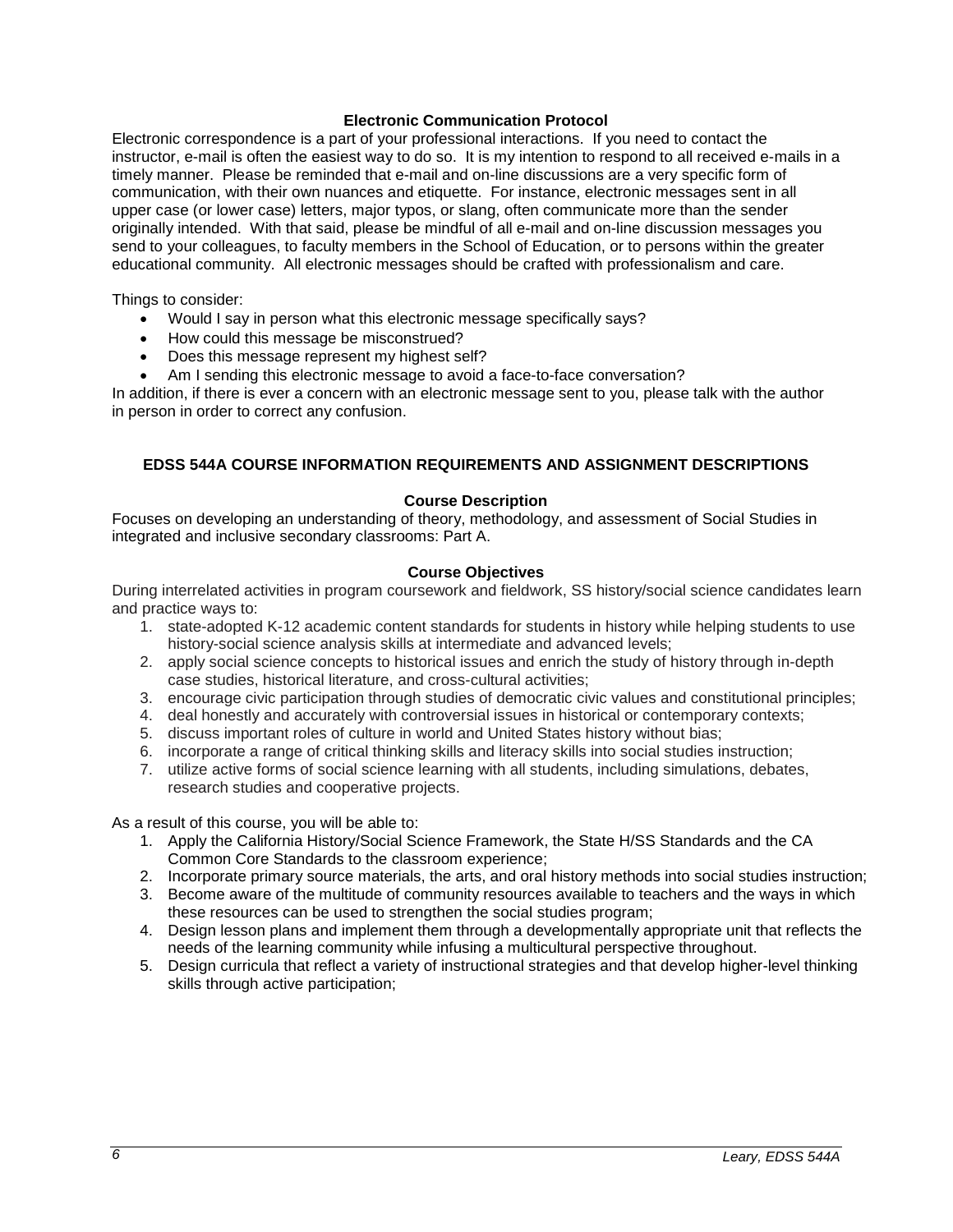# **Required Texts**

California's Common Core Standards for English Language Arts and Literacy in History/Social Studies, Science and Technical Subjects.<http://www.cde.ca.gov/re/cc/> California Curriculum Frameworks[: http://www.cde.ca.gov/ci/cr/cf/allfwks.asp](http://www.cde.ca.gov/ci/cr/cf/allfwks.asp)

A choice of one of the following books for out of class reading and in class small group discussion. *A History of the World in 6 Glasses*, by Tom Standage, or *A Little History of the World*, by E. H. Gombrich.

#### **Course Requirements**

<span id="page-6-0"></span>Teacher education is a professional preparation program. It is expected that teacher candidates will come to class prepared to discuss the readings, submit required assignments, and participate in class activities. Teacher candidates are expected to adhere to academic honesty and integrity, standards of dependability, confidentiality and writing achievement. Because it is important for teachers to be able to effectively communicate their ideas to students, parents, colleagues, and administrators, writing that is original, clear and error-free is a priority for the School of Education. Points will be deducted if assignments are submitted late. *Half credit for any late assignments turned in within one week of the original due date. No assignments will be accepted after one week.*

It is expected that work will be turned in on time. Please discuss individual issues with the instructor.

### **Teacher Performance Expectation (TPE) Competencies**

<span id="page-6-1"></span>This course is designed to help teachers seeking the Single Subject Credential to develop the skills, knowledge, and attitudes necessary to assist schools and districts in implementing an effective program for all students in the area of English/Language Arts. The successful candidate must be able to demonstrate their understanding and ability to apply each of the TPE's, that is, merge theory and practice in order to realize a comprehensive and extensive educational program for all students. This course will emphasize the following TPEs:

### **TPE 1B - Subject-Specific Pedagogical Skills for Single Subject Teaching Assignments**

*Understands and uses the state-adopted academic content standards Develops planning instruction that addresses the standards Consistently demonstrates the ability to teach to the standards*

### **TPE 4 - Making Content Accessible**

*States in every lesson plan the State standards Uses activities and materials that support stated objectives Uses multiple ways to reinforce the content of the standard Follows a logical, sequence of instruction in the lesson plan*

### **TPE 5 - Student Engagement**

*Ensures students understand the objective of the lesson Actively involves students with the lesson Uses a variety of strategies to involve the students and increase their understanding of the lessons objectives*

### **TPE 6c - Developmentally Appropriate Practices in Grades 9 -12**

*Understanding important characteristics of the learners Designing instructional activities Providing developmentally appropriate educational experiences*

### **TPE 9 - Instructional Planning**

*Establishing academic learning goals Connecting academic content to the students backgrounds, needs, and abilities Selecting strategies/activities/materials/resources*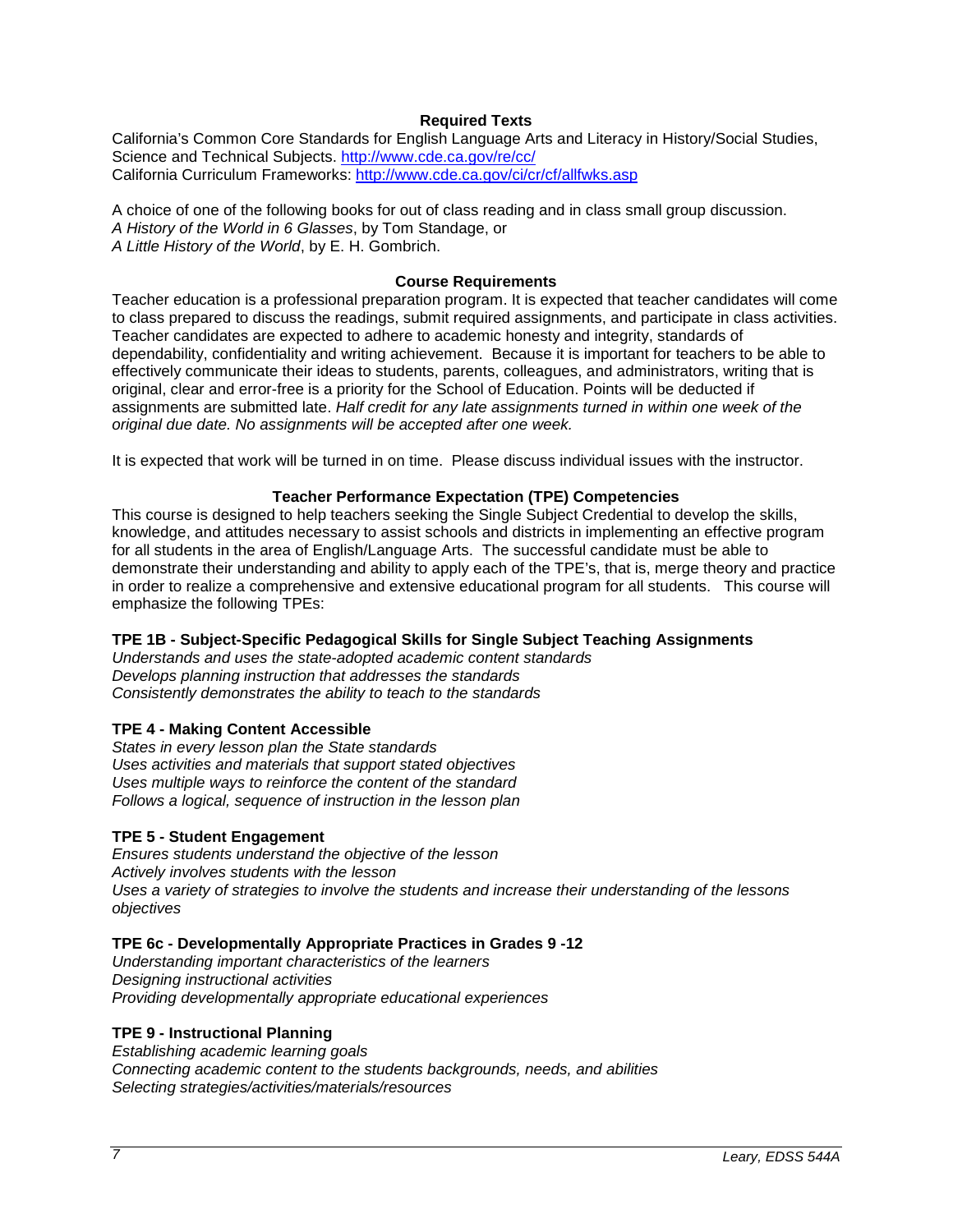# **TPE 10 - Instructional Time**

*Appropriately allocates instructional time to maximize student achievement Effectively and efficiently maximizes instructional time through management based on reflection and consultation*

*Adjusts the use of instruction time to optimize learning opportunities*

### **Instructor Application of the Attendance Policy**

<span id="page-7-0"></span>Due to the dynamic and interactive nature of courses in the CoE, all students are expected to attend all classes and participate actively. At a minimum, a student must attend more than 80% of class time, or s/he may not receive a passing grade for the course at the discretion of the instructor.

If extenuating circumstances occur, the student should contact the instructor as soon as possible to make appropriate arrangements. Notification of an absence does not constitute an excuse.

### **Assignments (in brief)**

- <span id="page-7-1"></span>• **Strategies Notebook (20 points possible)**: Careful, clear notes of instructional strategies covered in class, with explanations and specific examples of how you used (or would use) the strategies in your unit design and lesson planning
- **Understanding by Design Unit Plan (40 points possible):** Each student will be responsible for creating a unit plan based on the UbD template **Stage I.** Identify standards, enduring understandings, Big Ideas, and the clear, attainable objectives.

**Stage II.** Create a performance assessment based on Depth of Knowledge principles that allows students to show their understanding of the Big Idea and answer the Essential Question *Stage III.* Create lesson plans that enable the students to complete the assessment with a advanced level of understanding while incorporating the strategies introduced during the semester in Methods class and in your placement class.

- **Teaching English Learners in Clinical Practice I**: **Lesson Design, Implementation and Reflection. (40 points)** In this assignment, you will design a content lesson that is based on a Common core standard and CA Content standard and is differentiated for English Learners so as to ensure that your English Learner students have access to the core curriculum. You will also need to include an ELD standard in your lesson plan. You will implement the lesson and reflect upon your teaching. It is not a requirement, but I would suggest that you ask your cooperating teacher to observe you teaching this lesson and use the guide questions in the analysis and reflection to help you reflect on this lesson.
- **Thoughtful participation (assessed partially by Professional Dispositions):** Being a teacher involves more than planning lessons and delivering instruction. You must be able to articulate the reasons behind your curricular decisions, to advocate for students, and to defend policies about which you feel strongly. Engaging in professional conversations with parents, administrators, other teachers, and the public is imperative for teachers today. To that end, we expect that each student will participate actively and thoughtfully in each class session.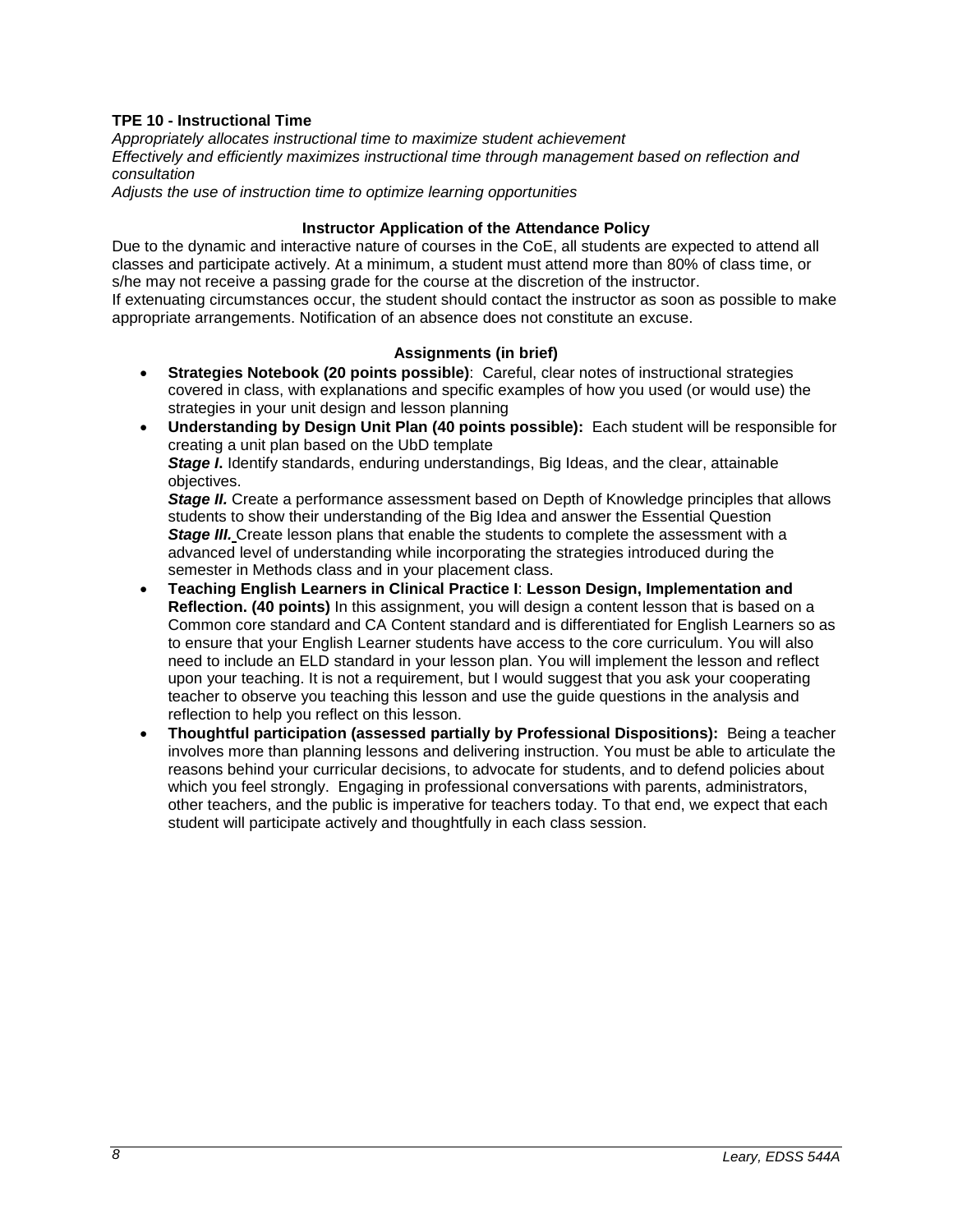# <span id="page-8-0"></span>**SCHEDULE/COURSE OUTLINE EDSS 544A and 546A SECONDARY ENGLISH/Social Studies METHODS Course CALENDAR**

Although this schedule is carefully planned, the instructor reserves the right to make changes based on unforeseen circumstances and teachable moments.<br>Green = Joint sessions Red = EDSS 544A Soc

Red = EDSS 544A Social Studies only

| Session<br>Date                             | <b>Topic</b>                                                                                                                                                      | Your Responsibilities                                                                                                                                                                                                      |  |  |
|---------------------------------------------|-------------------------------------------------------------------------------------------------------------------------------------------------------------------|----------------------------------------------------------------------------------------------------------------------------------------------------------------------------------------------------------------------------|--|--|
| #1<br>9/9<br><b>Joint</b><br><b>Session</b> | <b>Joint Session</b><br>Why teach English, Social<br>Studies, and/or Humanities?<br><b>CA Frameworks, Standards</b><br>and the CA Common Core<br><b>Standards</b> | Come prepared to learn, participate and share! UH 237                                                                                                                                                                      |  |  |
| #2<br>9/23<br>Soc. Stud.<br>Only            | <b>Social Studies Only</b><br>What is effective teaching?<br><b>Review Methods Course</b><br>assignments                                                          | Read article "Building Better Teachers" and be prepared<br>to share your thoughts and questions on the excerpt and<br>teaching profession<br>Have access to the Methods Syllabus                                           |  |  |
|                                             | <b>Start Unit Planning:</b><br>Introduction to UbD and<br><b>Deciphering the Standards</b>                                                                        | Bring California Framework Standards for secondary<br>social studies and Common Core State Standards<br>Bring syllabus for first semester for your placement class<br>(pacing guide if you do not have access to syllabus) |  |  |
| #3                                          | <b>Social Studies Only</b>                                                                                                                                        | Begin Unit Plan Assignment<br>Bring California Framework Standards for secondary                                                                                                                                           |  |  |
| 10/7                                        | <b>Big Ideas</b><br>Who is in our classroom?<br><b>Differentiation</b>                                                                                            | social studies<br>Bring syllabus for first semester for your placement class<br>(pacing guide if you do not have access to syllabus)<br>Begin Strategies notebook (electronic version)                                     |  |  |
| #4<br>10/21                                 | <b>Social Studies Only</b>                                                                                                                                        | Read posted articles/websites on the various delivery                                                                                                                                                                      |  |  |
|                                             | <b>Essential Questions</b><br><b>Delivery System</b>                                                                                                              | systems<br>Have access to your UbD template                                                                                                                                                                                |  |  |
| #5<br>10/28                                 | <b>Joint Session</b><br><b>Document Based Questions</b>                                                                                                           | Bring a few relevant primary sources for a current or<br>near-future unit from your placement class                                                                                                                        |  |  |
| Joint                                       | and Depth of Knowledge                                                                                                                                            | (quotes/excerpts, cartoons, artwork/photos, etc)                                                                                                                                                                           |  |  |
| <b>Session</b>                              | <b>Performance Assessments</b>                                                                                                                                    | Have access to the Common Core State Standards                                                                                                                                                                             |  |  |
| #6                                          | <b>Social Studies Only</b>                                                                                                                                        | Bring your UbD template<br>Bring a pretty good draft of your UbD template for                                                                                                                                              |  |  |
| 11/4                                        | <b>Content and Academic</b><br><b>Language (Sentence Frames)</b>                                                                                                  | <b>Stages I and II</b>                                                                                                                                                                                                     |  |  |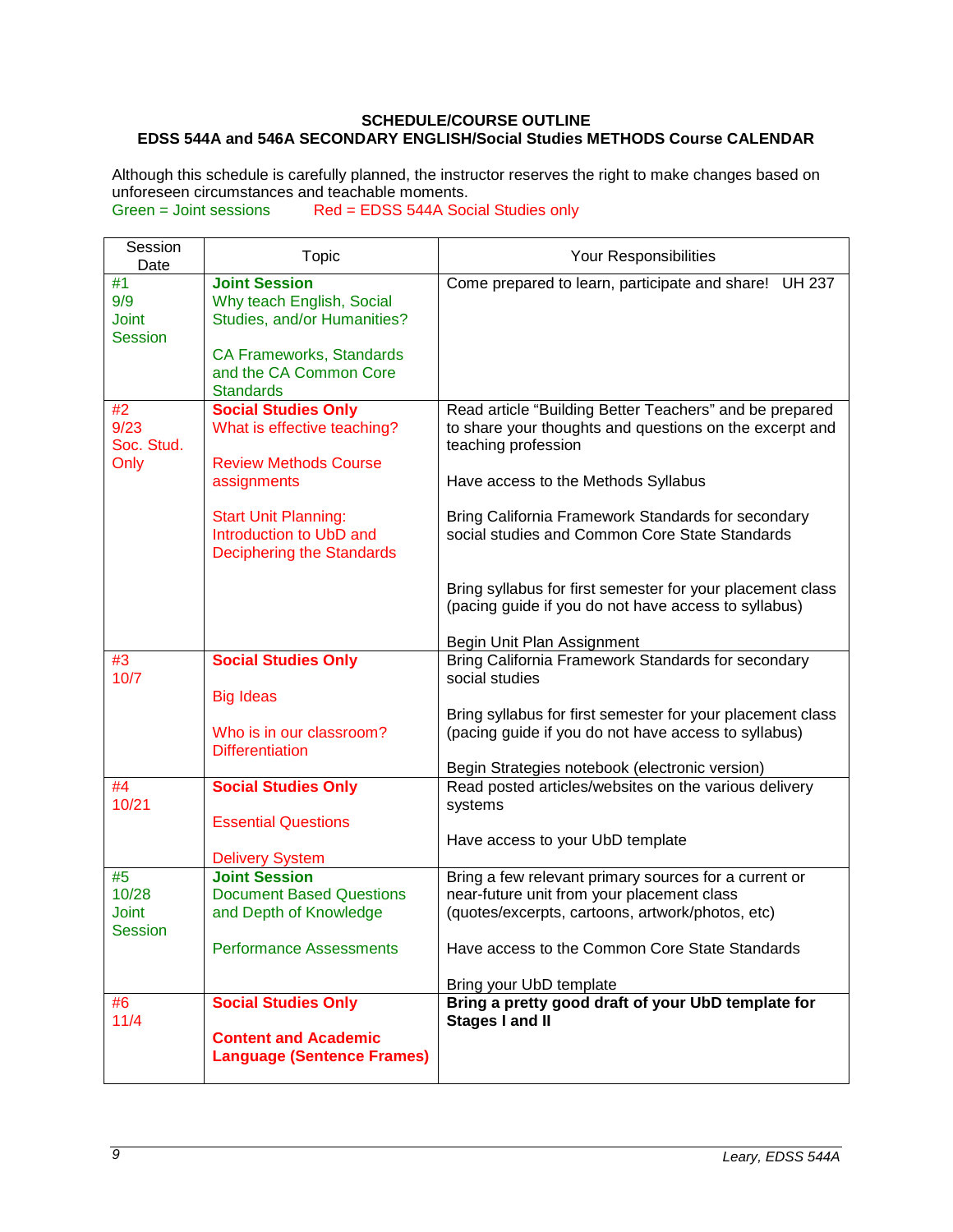| Session<br>Date                              | Topic                                                                                                                                                                    | Your Responsibilities                                            |  |  |
|----------------------------------------------|--------------------------------------------------------------------------------------------------------------------------------------------------------------------------|------------------------------------------------------------------|--|--|
| #7<br>11/11                                  | <b>Online Class</b>                                                                                                                                                      | DUE: Completed UbD template with Stages I-III                    |  |  |
|                                              | <b>Lesson Planning Workshop</b>                                                                                                                                          |                                                                  |  |  |
|                                              | <b>WHERETO</b>                                                                                                                                                           |                                                                  |  |  |
| #8<br>$12/2$ Joint<br><b>Session</b>         | <b>Interdisciplinary Humanities</b><br>lesson planning utilizing DOK                                                                                                     | <b>DUE: Teaching English Learners in Clinical Practice</b><br>L. |  |  |
| #9<br>12/9<br><b>Joint</b><br><b>Session</b> | <b>Final Gathering</b><br>Share a lesson you have<br>taught or will teach about<br>reading<br>Voices from the field-how is it<br>going?<br>Collaborative problem solving |                                                                  |  |  |

Semester II Continuation and overview of topics Accessibility (Text sets, etc.) Language development Research Teaching the big ideas (not a novel or a war) Ethics and values Simulations and Role Plays More on writing as assessment Assessment Issues Centered Units Writing argument and analysis

Multicultural Lesson idea for Humanities Methods: Multicultural awareness and knowledge and exposure to new ideas. Bias, stereotype, perspective. Model as a deep reading lesson first. Bring in a news story and identify the places in the story that have cultural contexts. In a discussion, identify bias, gender and race stereotypes, perspectives. Deep reading. TCs create a common core prompt and graphic organizer that would enable their students to do this assignment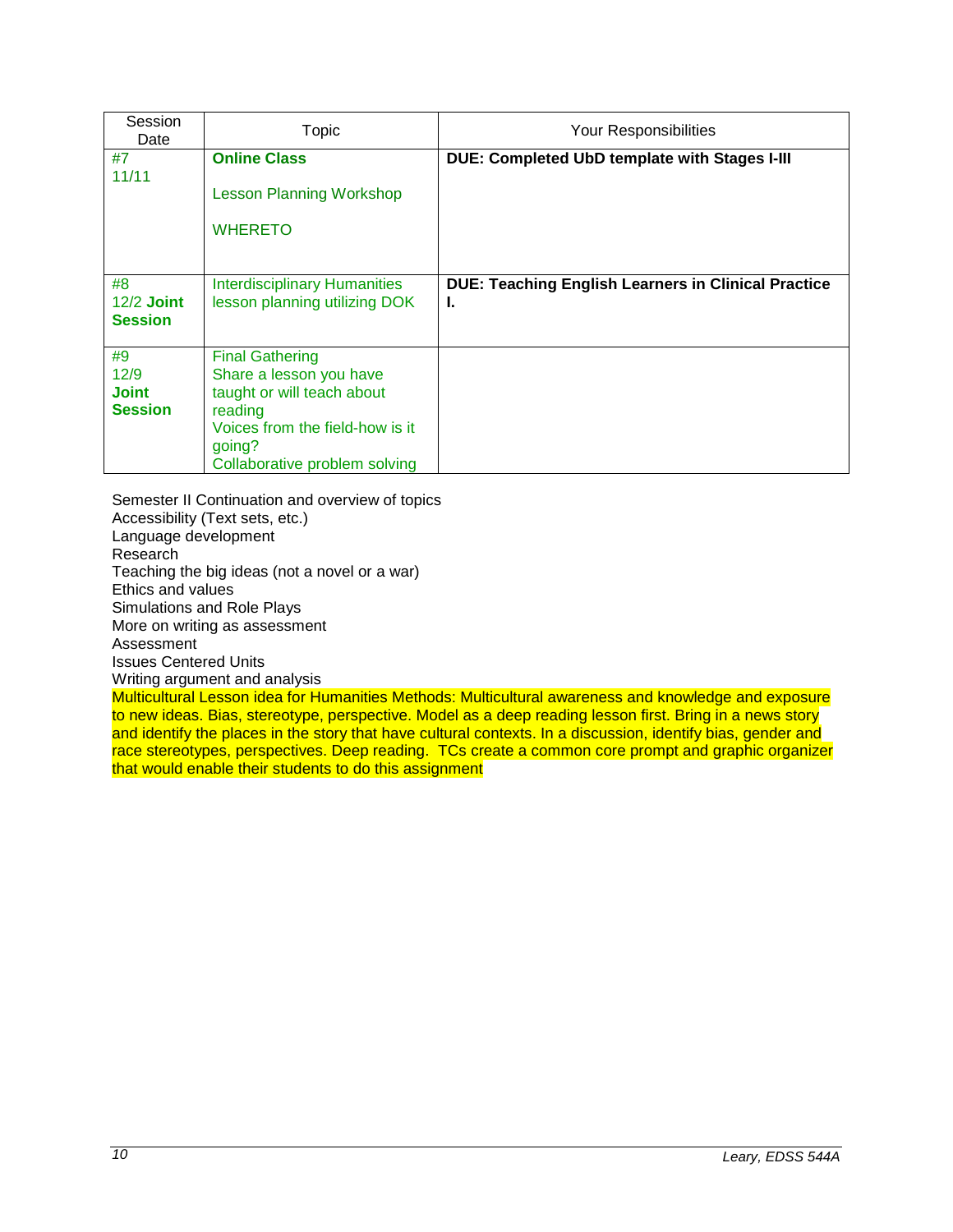# **ASSIGNMENT SHEET**

<span id="page-10-0"></span>

| <b>EDSS 544</b>                                                                  |                                                                                     |  |  |  |  |  |
|----------------------------------------------------------------------------------|-------------------------------------------------------------------------------------|--|--|--|--|--|
|                                                                                  |                                                                                     |  |  |  |  |  |
| School Site___________________________________Clinical Practice Class___________ |                                                                                     |  |  |  |  |  |
| Strategies Notebook (20 points possible)                                         |                                                                                     |  |  |  |  |  |
| Unit Plan (40 points possible):                                                  |                                                                                     |  |  |  |  |  |
| Stage I Stage II Stage III                                                       |                                                                                     |  |  |  |  |  |
| Reflection. (40 points)                                                          | Teaching English Learners in Clinical Practice I: Lesson Design, Implementation and |  |  |  |  |  |
|                                                                                  | Thoughtful participation (assessed partially by Professional Dispositions)          |  |  |  |  |  |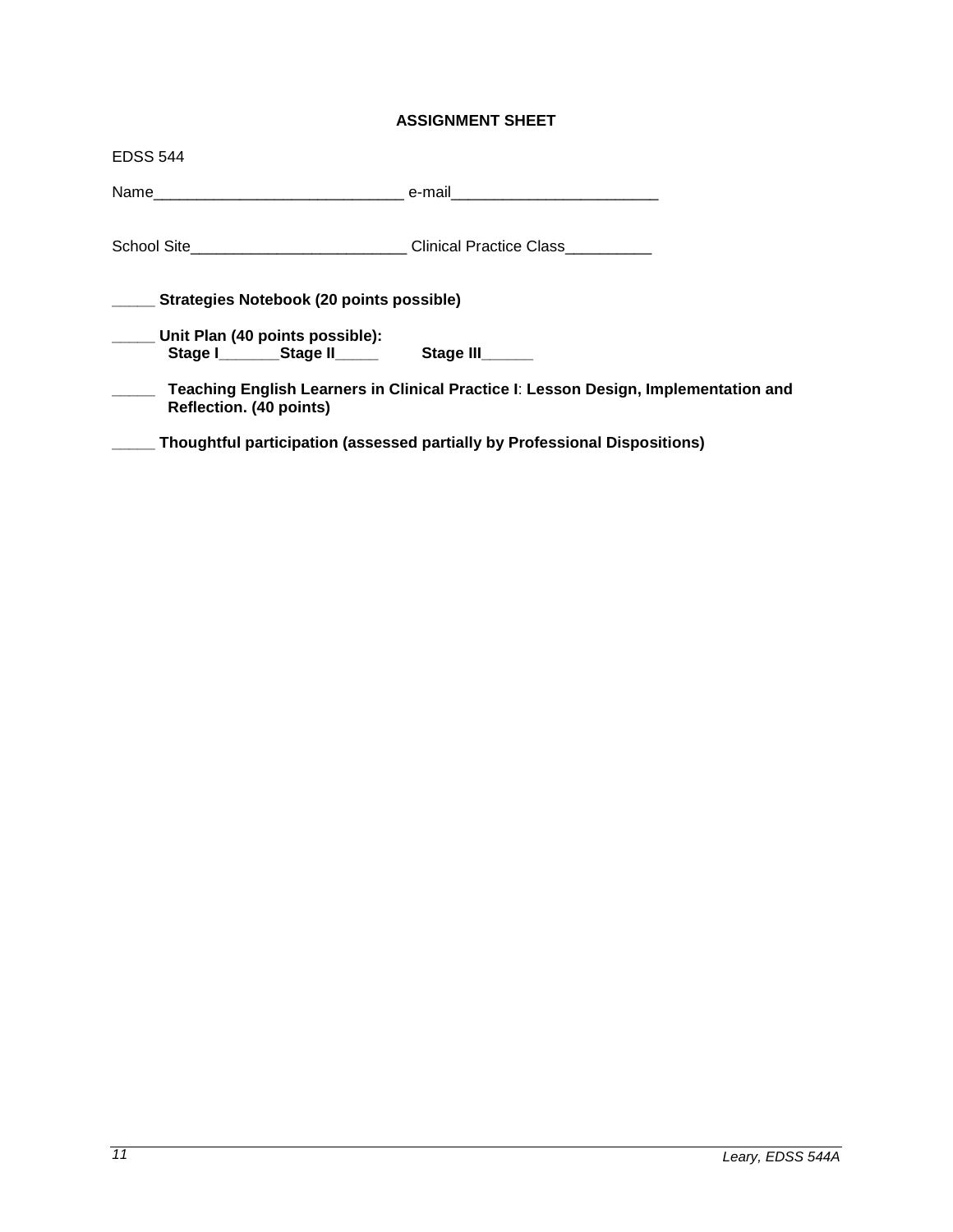# **TEACHING ENGLISH LEARNERS IN CLINICAL PRACTICE 1 Lesson Design, Implementation, and Reflection**

<span id="page-11-0"></span>In this assignment, you will design a content lesson that is based on a Common core standard and CA Content standard and is differentiated for English Learners so as to ensure that your English Learner students have access to the core curriculum. You will also need to include an ELD standard in your lesson plan. You will implement the lesson and reflect upon your teaching. It is not a requirement, but I would suggest that you ask your cooperating teacher to observe you teaching this lesson and use the guide questions in the analysis and reflection to help you reflect on this lesson.

The following information should be included in your write-up.

Design the Lesson

- Information about your whole class, including linguistic background, content and academic language abilities, cultural considerations, and interests. You will likely have some of this information from your student survey.
- Physical, social, and emotional factors that influence the instruction of adolescents and how you use this knowledge to inform your teaching, especially in this particular class.
- Briefly describe the lesson, including content standards, an ELD standard, where the lesson fits into a unit or sequence of instruction, formative and summative assessment. (attach the actual lesson plan as an appendix).
- Describe the adaptations you have made to the lesson to ensure that your English Learners, at their particular levels, can access the curriculum, build academic language skills, and reach the learning goals you have identified for this lesson.
- Describe the assessment based on the content and ELD standards stated

Analyze the lesson after teaching

- Overall, what worked, what did not work, what would you modify the next time you teach the lesson.
- To what extent did the whole class achieve the learning goals?
- Overall, how well did the lesson connect with student backgrounds and interests?
- What will you do for students who did not achieve the learning goals?
- With regard to your English Learners, how well did the lesson work? not work?
- To what extent did the student achieve the content learning goals and the development of English?

Reflect on the lesson

- Given your analysis of this lesson and the student learning, how will you use this information to guide your planning for future lessons?
- What have you learned about the need for making adaptions for English Learners as you plan for differentiated instruction? Cite specific information about the students, your plan for instruction, and the analysis of the lesson to explain your answer.
- What are your professional development goals for continued progress and learning with regard to planning and differentiating instruction for English Learners?